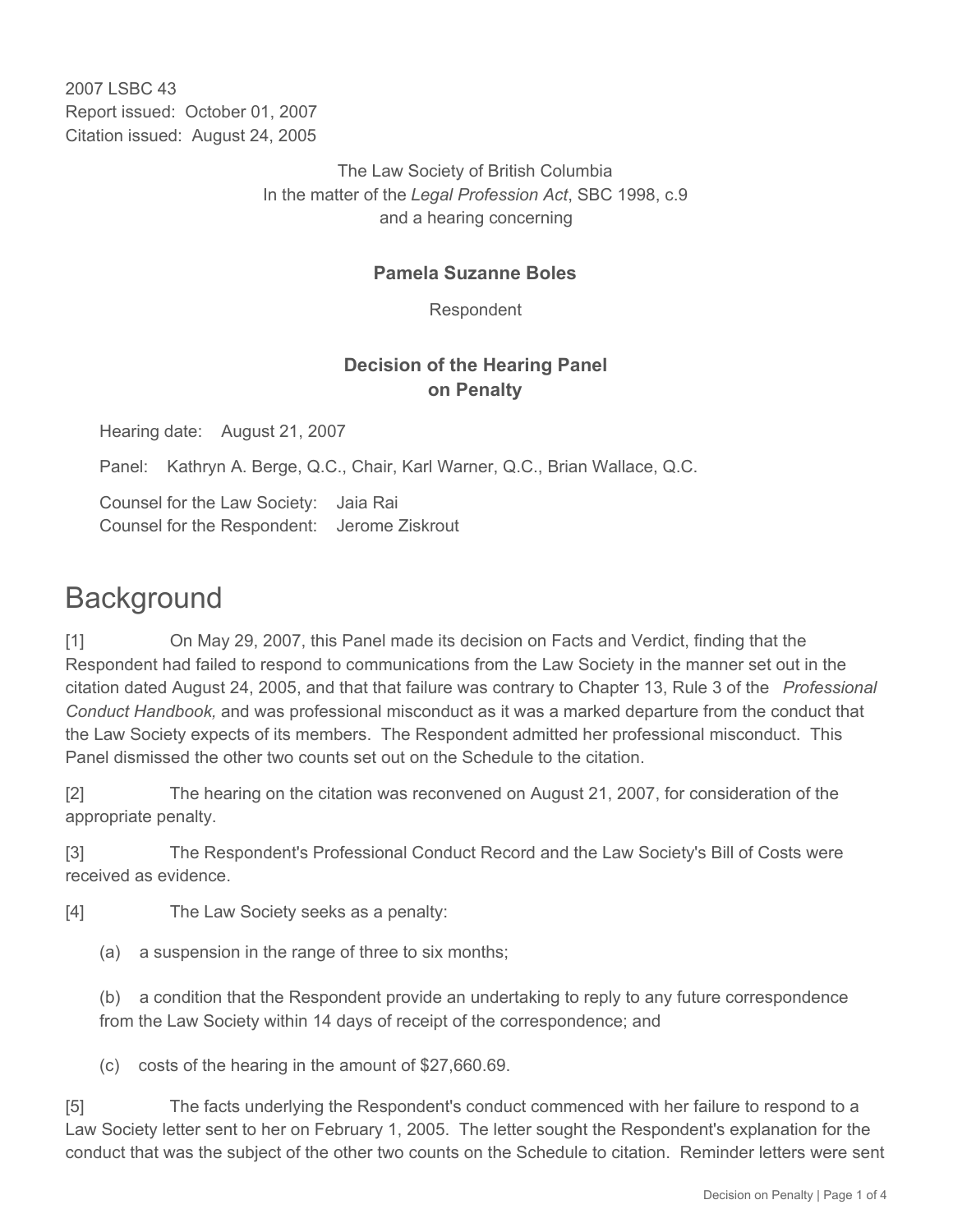by the Law Society and phone calls made in March, April and May of 2005. The Respondent did not provide an explanation of her conduct until the eve of the hearing in November, 2006.

[6] The Respondent's Professional Conduct Record contains the report of a Conduct Review in 1994 for a failure to pay professional accounts, a citation authorized in 1999, pursuant to which professional misconduct was admitted for failing to meet financial obligations, failing to serve a client in a conscientious and diligent fashion, misinforming and failing to respond promptly to the Law Society and another lawyer. The Respondent was reprimanded and was ordered to enter into a Practice Supervision Agreement and pay a \$5,000 fine and costs.

[7] There was a further Conduct Review held in 1999, as well as three reports that arose out of a Practice Standards Committee review, all of which underlined the need for the Respondent to improve her office and practice management.

[8] In 2002, a Hearing Panel found the Respondent to have breached Rule 3-44(1) for failing to report an unsatisfied judgment. Once again the Respondent was reprimanded.

[9] Counsel for the Law Society submitted that the 1994 Conduct Review and the 1999 discipline hearing revealed a cavalier attitude towards her (the Respondent's) duty to the Court, other members of the profession and the Law Society, and demonstrated conduct that shares a pattern with the misconduct admitted here and found by this Panel.

[10] The Panel was provided with general information from the Law Society as to its costs for various stages of the proceeding, including estimated costs for preparation for the hearing before and after the Respondent provided an explanation to the Law Society of her actions leading to the complaint that formed the basis for this citation.

## **Submissions of the Respondent**

[11] Counsel for the Respondent noted that, at the time of the incidents that gave rise to the complaint, and during the period when the Respondent failed to respond to the Law Society, she was overwhelmed with work, was hampered by having inexperienced staff and simply became " frozen" in dealing with the Law Society.

[12] Seeking to remedy these problems, in recent months the Respondent has reduced her workload, retained a bookkeeper and retained Mr. Ziskrout to assist her with outstanding complaints. She is also seeking outside assistance with respect to personal stress and practice management.

[13] Counsel for the Respondent minimized the importance of the misconduct as being " only about a failure to respond."

[14] Mr. Ziskrout pointed out that the effect of a suspension would be counterproductive to the remediation the Respondent is undertaking, and would have a negative impact on others, in particular on clients and staff.

[15] The Respondent accepts that she should bear the costs to the Law Society in developing its case with respect to the two counts that were dismissed, up until the time at which she provided the Law Society with the explanation for her conduct. Counsel noted that the Respondent's explanation was ultimately accepted by this Panel.

[16] The information regarding the Law Society's costs of preparation and its allocation of time to various stages of the proceeding was not contested by the Respondent, although her counsel made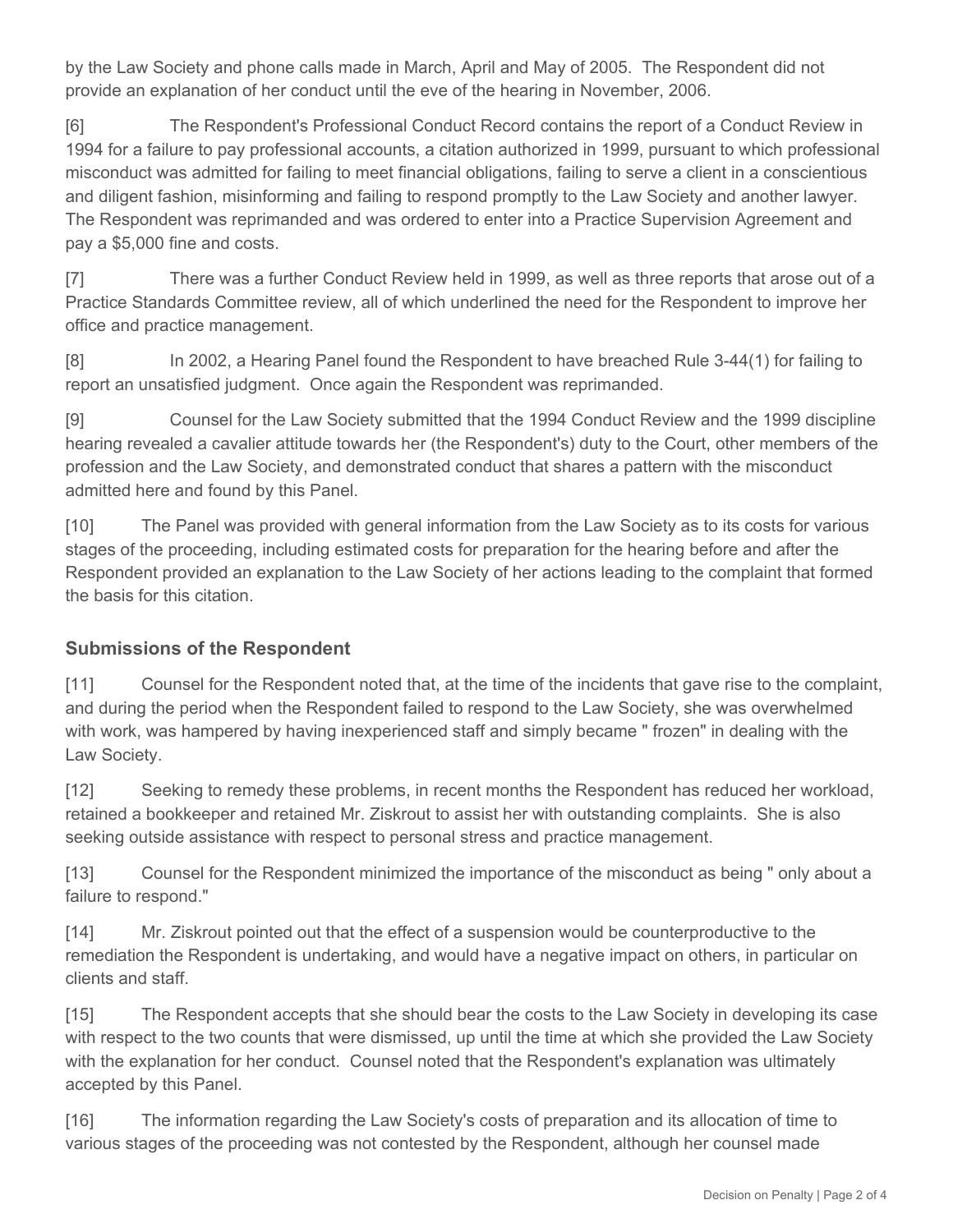submissions regarding various factors that should be considered by the Panel in reducing the Respondent's liability for the full costs sought by the Law Society.

[17] Counsel for the Respondent submitted that a fine would be appropriate as a deterrent for others, but that the amount of the fine should consider the amount awarded for costs, and sought a fine in the range of \$7,500 to \$15,000.

[18] Finally, Respondent's counsel submitted that the condition sought by the Law Society regarding the Respondent providing an undertaking to reply to Law Society correspondence within 14 days was fundamentally wrong, although such orders have been made in the past. He further submitted that such an undertaking, if given unconditionally, would be a breach of the *Professional Conduct Handbook* in that it does not take into account circumstances that may arise beyond the Respondent's control.

#### **Conclusion**

[19] The Panel considers that the Respondent's conduct in failing to respond to the Law Society is serious. It is fundamental to the self-governance of the profession that its members respond to the Law Society promptly and fully.

[20] In the case of the Respondent, there is a history of poor document and file management and a cavalier, defensive, and self-serving attitude to both timeliness and care in communications with lawyers, the Courts and the Law Society. At the same time, the Respondent has acknowledged her error in this instance and has taken some concrete steps toward rectifying the practice and personal patterns that contributed to the circumstances leading up to this citation.

[21] The Panel considered past decisions for professional misconduct arising out of a failure to respond to the Law Society. The decisions reflect a broad range of penalties, including the imposition of suspensions ranging from one month to 18 months. In all of the cases reviewed in which suspensions were imposed, including *Law Society of BC v. Geronazzo*, 2006 LSBC 37 and *Law Society of BC v. Ashton*, 2004 LSBC 12, the conduct displayed by the lawyer in his or her refusal to reply to the Law Society was persistent, aggravated, and carried with it significant consequences to others. Those factors are not fully present in this situation. That being said, the Respondent's conduct is serious, although not the most serious imaginable.

[22] After taking into account the factors to be considered when assessing an appropriate penalty for professional misconduct, as set out in *Law Society of BC v. Ogilvie*, [1999] LSBC 17*,* this Panel does not believe that this is a case in which a suspension is appropriate. It is inherent in suspensions that the economic consequences to the lawyer are uncertain and vary with the respondent's circumstances. In this instance, there does not appear to be any remedial benefit to a suspension, and the overall consequences, including the economic consequences, would fall not only on the Respondent but also upon others, in particular, her clients.

[23] We are of the view that, in this instance, deterrence both to the Respondent and the profession generally can be achieved by a substantial fine.

[24] The Panel is of the view that a fine of \$17,500 is appropriate.

[25] With respect to costs, the Panel agrees that the Respondent should pay for all of the Law Society's preparation up to the point that she provided a full explanation to the Law Society, as well as the full costs of the penalty hearing. After taking into account the information provided by the Law Society regarding its costs at various stages, and the submissions of the Respondent's counsel as to a fair